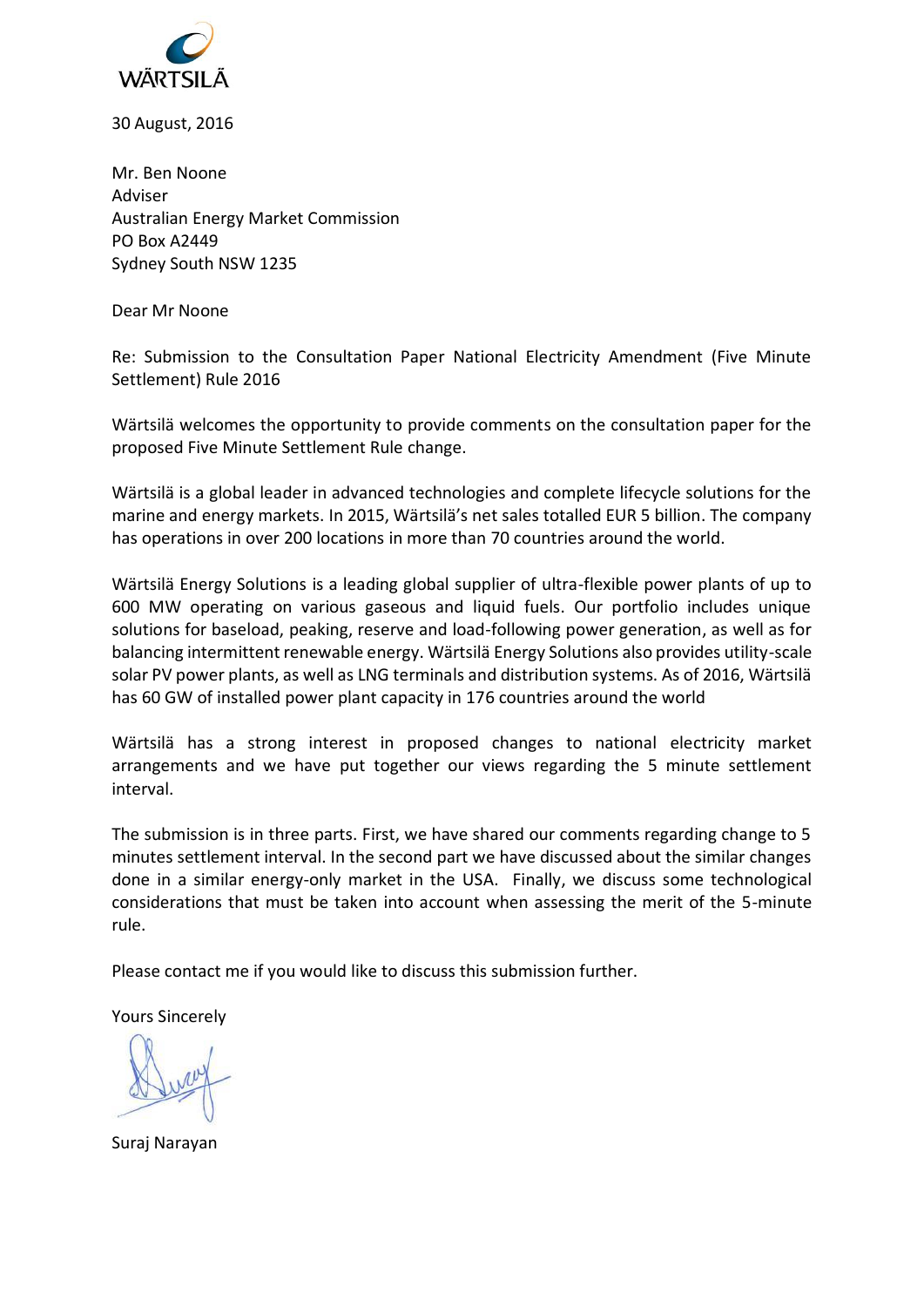# **Response to AEMC's Consultation Paper on "National Electricity Amendment (Five Minute Settlement) Rule 2016**

## **Section 1: Wartsila's view.**

### **1.1 The current arrangement and the historical reasons**

The current rules in the NEM, to quote from the consultation paper are:

*Under the current arrangements, some generators and other wholesale market participants submit bids or offers to the market operator, signalling their willingness to generate, consume or transport electricity. The dispatch price is the bid of the most expensive generator that needs to be dispatched in order to balance demand and supply in each five minute period.*

*While a dispatch price is determined for each five minute dispatch interval, settlement - the transfer of money for electricity supplied to the market and consumed by end users - is calculated on a 30 minute basis. The settlement price is the time-weighted average of the six dispatch prices that occurred during any given 30 minute trading interval.*

It is important to understand why this misalignment of despatch interval and settlement time came into force. To quote the consultation paper again:

*These arrangements have been in place since the start of the NEM in December 1998.*

*A five minute dispatch interval was chosen since, relative to a longer interval, it more closely matches the dynamic nature of the power system. A shorter interval reduces the potential for supply and demand to deviate from their expected levels within the dispatch interval, resulting in lower costs to keep the system in balance.*

*The 30 minute settlement interval reflects limitations in the technology available at the time. It was thought that a five minute settlement interval would require significant additional*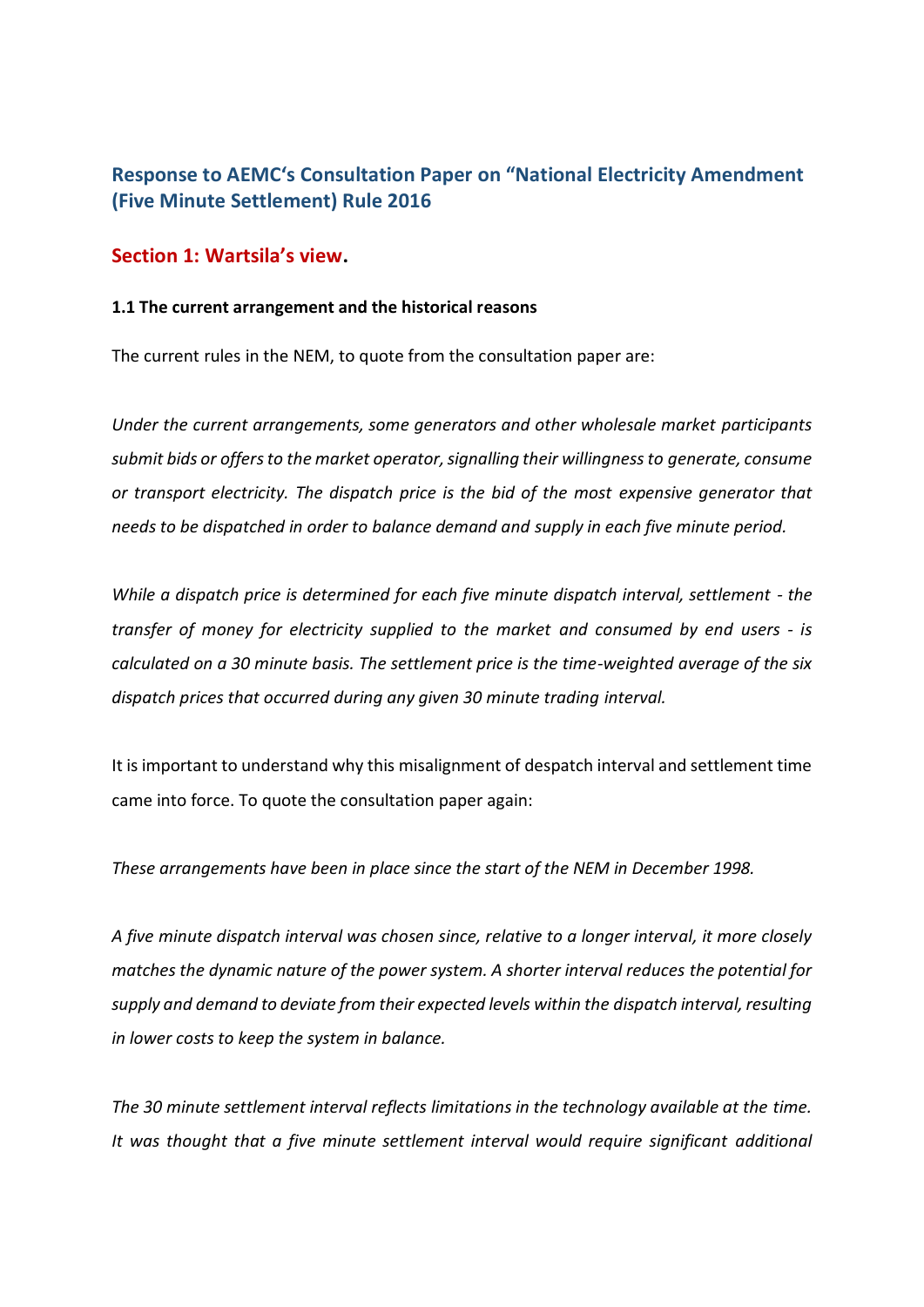*computational resources, and that metering equipment was not sophisticated enough to handle any finer detail than half hourly pricing*

A third reason, though not spelt out in the paper, was that very few options were available to generators to respond and despatch power within the time interval of 5 minutes, if a spike event happened. Should the generator respond to a price signal and miss the spike (unless there were consecutive ones), the revenue opportunity was lost. This would have been a disincentive and could have led to reliability issues when demand exceeded the supply. The 30-minute settlement time gave the bidders more leeway to start their peaking plants and benefit from the price hike, even if on a weighted-average basis.

Thus the 5/30 formula was accepted as the best possible compromise under the circumstances and given the technology limitations.

#### **1.2 Is there a problem?**

As Sun Metals, the proposer of the rule change, has observed:

*Sun Metals submits that the mismatch between the dispatch and settlement intervals leads to inefficiencies in the operation and generation mix of the market. Specifically, this aspect of the market design:*

- *accentuates strategic late rebidding, where generators have been observed to withdraw generation capacity in order to influence price outcomes; and*
- *impedes market entry for fast response generation and demand side response. Sun Metals notes that batteries, some loads and some transmission systems are capable of responding in a single five minute dispatch interval. It submits that the capability of these technologies is not appropriately recompensed under the current arrangements and will therefore not be properly utilised.*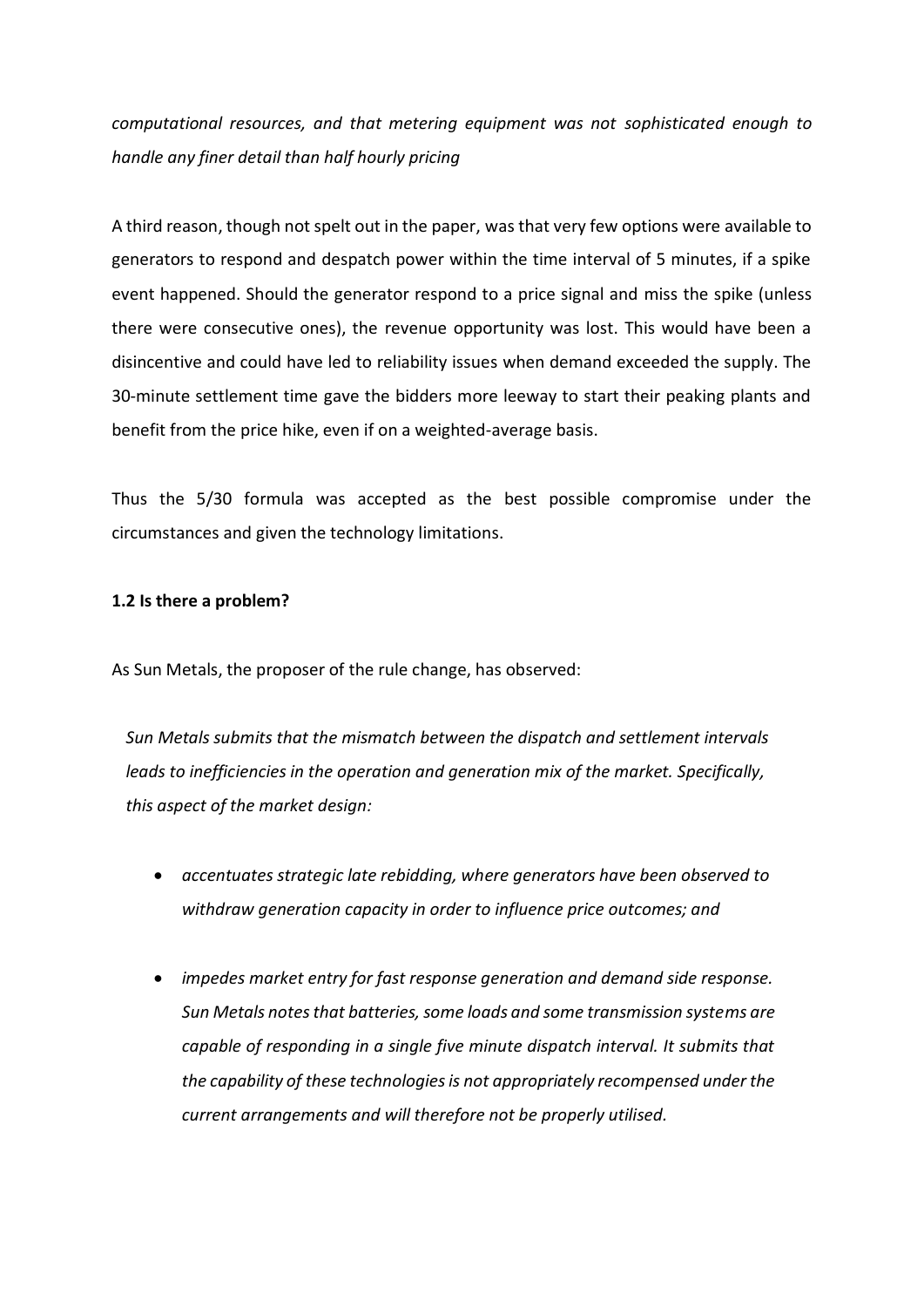In a 5/30 system, there could be a serious misalignment between the price hike event and the response. For instance, if a price spike occurs in the first 5 minute period of 30-minute settlement, technologies such as gas turbines with response time of 20 minutes, can still run in the last 5 minutes of the settlement block and take advantage of the weighted-averaging, although they would be providing energy 25 minutes later than when it was really needed. This time lag could result in a serious distortion in wholesale market pricing signalling.

The "Bidding in Good Faith" rule change that came into effect from July 1, 2016 will, to some extent, inhibit the potential of participants to deliberately delay the rebids to withhold information from the market, but as the AEMC acknowledged in its final determination that "*the incentives on some generators to engage in strategic late rebidding were exacerbated by the mismatch between dispatch and settlement."*

This mismatch was perhaps viewed as inevitable when the 5/30 rule was first framed, owing to the limitations and unavailability of adequate technology options to respond within the time interval so as to coincide with the demand spike. This concern is no longer valid, as – apart from hydro-electric plants- instantly-despatchable "smart power generation" options are available today, to provide precisely such a rapid response. We will highlight the features of smart power generation (SPG) later in this paper.

#### **1.3 Is there a need to change the status quo?**

Volatility in demand has always characterised electricity grids, due to variations in hourly and seasonal consumption patterns. But, since the 5/30 rule was formulated nearly 20 years back, NEM has witnessed additional volatility on the generation side as well, due to increased role and higher installed capacity of renewable energy sources such as wind turbines and solar PV plants. NEM is committed to increasing the share of RE in the future too. This impact of RE variability has not been highlighted in the consultation paper and has an important bearing.

Despite the higher accuracy of the forecasting tools and the better scheduling it enables, RE increases the probability of a sudden drop in generation (or increase) and, therefore, the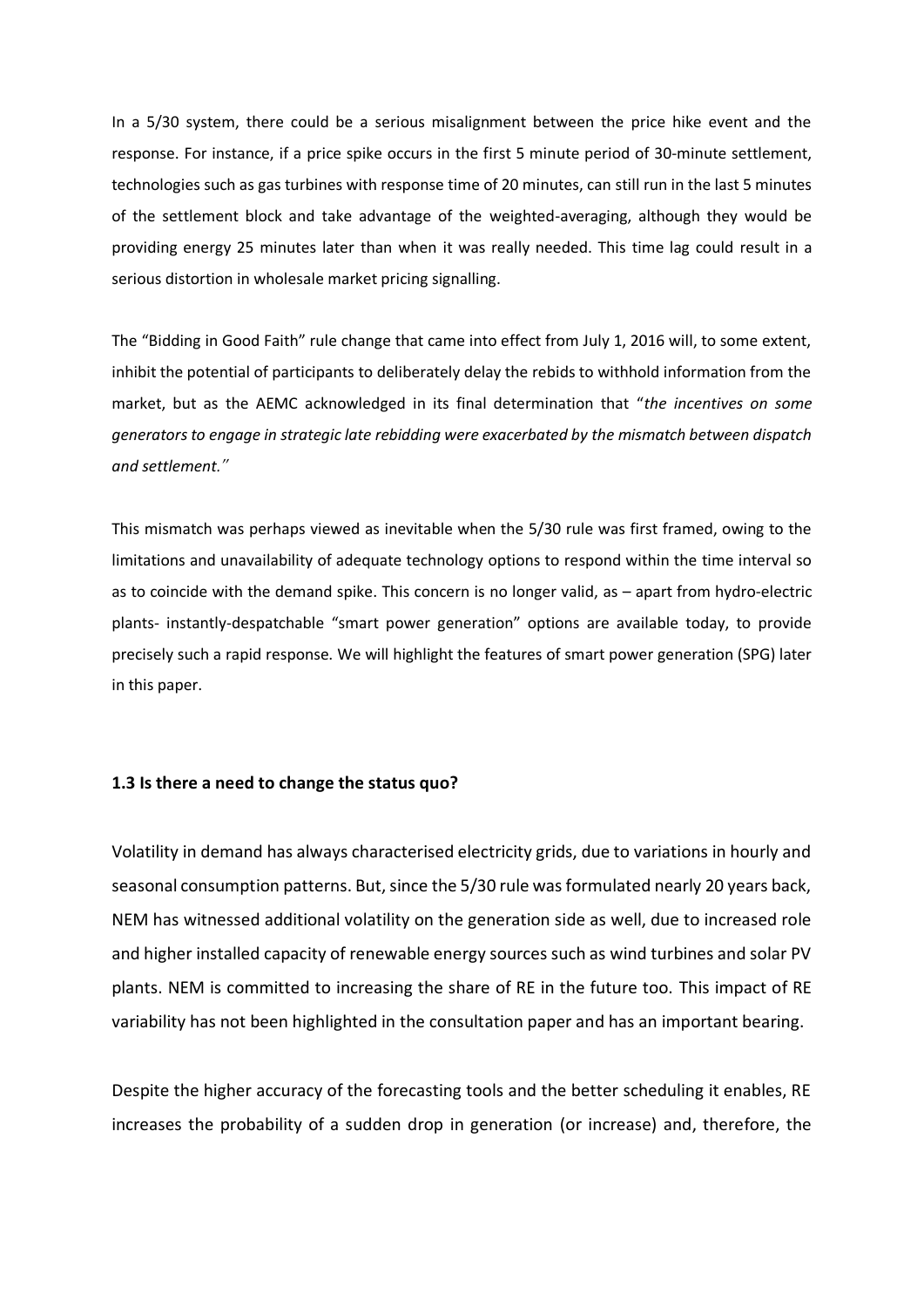volatility in the system. This makes it even more important to provide price signals that reflect real-time (or as close to it) imbalance between supply and demand.

With more technology options available today to respond more rapidly to such price signals, it is no longer necessary to accept the status quo as sacrosanct. In fact, this can lead to undesirable outcomes, given the combined volatility in both generation and demand.

### **Section 2: FIVE MINUTE SETTLEMENT INTERVAL IN USA**

By way of benchmarking, NEM should also look at best practices elsewhere in the world, especially where similar, energy-only markets operate. We provide below an extract from a recently issued "Final Rule"

Federal Energy Regulatory Commission, USA has issued guidelines dated June 16, 2016 on "Settlement Intervals and Shortage Pricing in Markets Operated by Regional Transmission Organizations and Independent System Operators", ruling that each RTO/ISO should settle energy transactions in its real-time markets at the same time interval it dispatches energy. In short, both the despatch interval and trading interval should coincide in 5.minute time blocks.

The reasoning provided by FERC was:

 *Some current RTO/ISO settlement practices fail to reflect the value of providing a given service, thereby distorting price signals and failing to provide appropriate signals for resources to respond to the actual operating needs of the market. One such practice occurs when RTOs/ISOs dispatch resources every five minutes but perform settlements based on an hourly integrated price, or when RTOs/ISOs schedule intertie transactions every fifteen minutes, but perform settlements on an hourly integrated price. This misalignment between dispatch and settlement intervals distorts the price signals sent to resources and fails to reflect the actual value of resources responding to operating needs because compensation will be*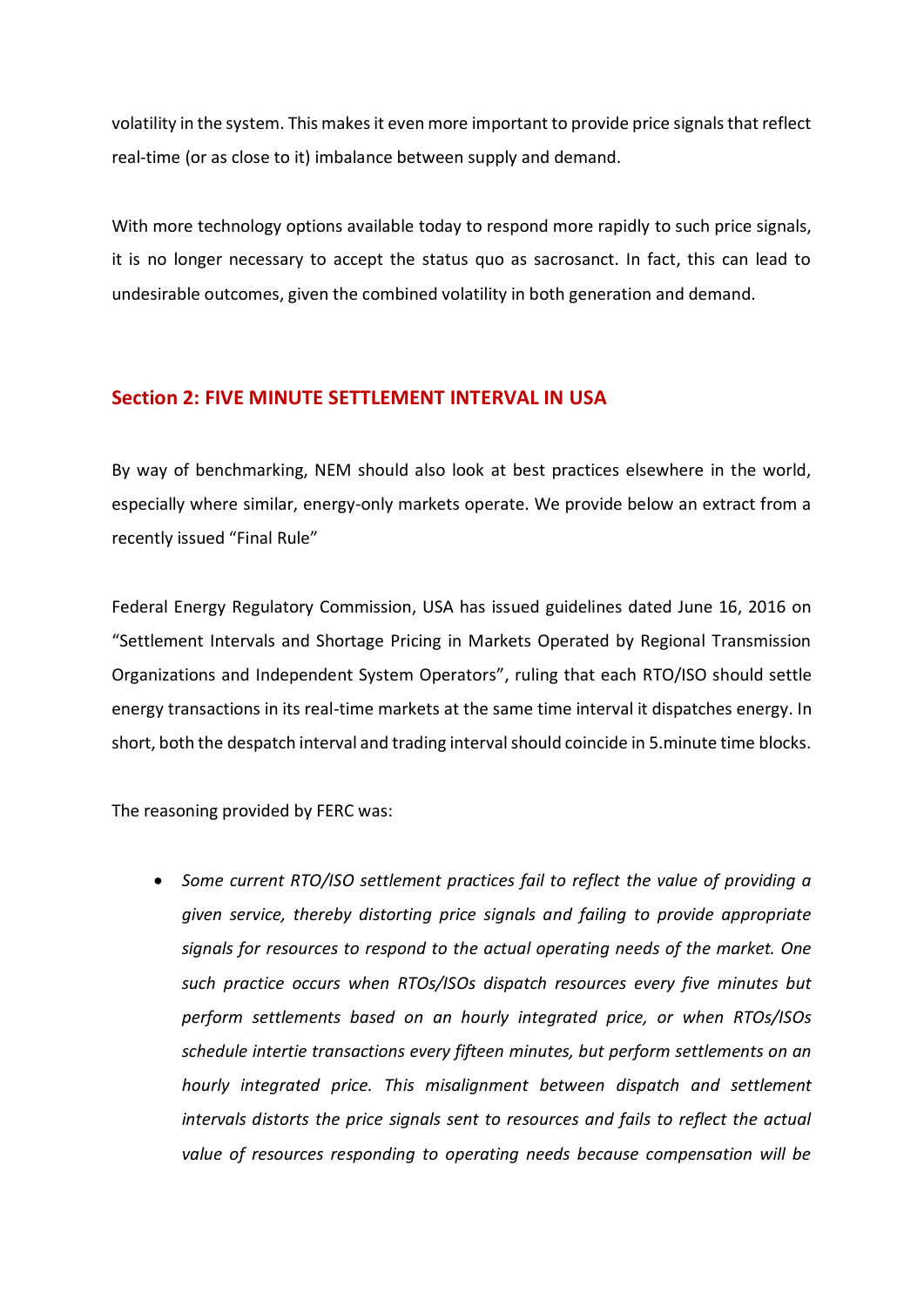*based on average output and average prices across an hour, rather than output and prices during the periods of greatest need within a particular hour.*

- *We also find that a second problem occurs if there is a mismatch between the time when a system experiences a shortage of energy and operating reserves and the time when prices reflect the shortage condition. This can be particularly problematic when, for example, an RTO's/ISO's market rules require a shortage to last a minimum time period before triggering shortage pricing. In this instance, short-term prices fail to reflect system conditions and potential reliability costs, as well as the value of both internal and external market resources responding to a dispatch signal. In addition, inaccurate price signals are provided to market participants if shortage pricing is still in effect after the shortage has been resolved.*
- …….*In this Final Rule, we are amending the Commission's regulations to improve the operation of organized wholesale electric power markets operated by RTOs and ISOs. We require that each RTO/ISO align settlement and dispatch intervals by: (1) settling energy transactions in its real-time markets at the same time interval it dispatches energy; (2) settling operating reserves transactions in its real-time markets at the same time interval it prices operating reserves; and (3) settling intertie transactions in the same time interval it schedules intertie transactions. We also require that each RTO/ISO trigger shortage pricing for any interval that prices both energy and operating reserves in which a shortage of energy or operating reserves is indicated during the pricing of resources for that interval*.

Wartsila believes that the same considerations that applied to the US electricity market are equally valid for the NEM as well and it would be appropriate and timely to bring about the same alignment.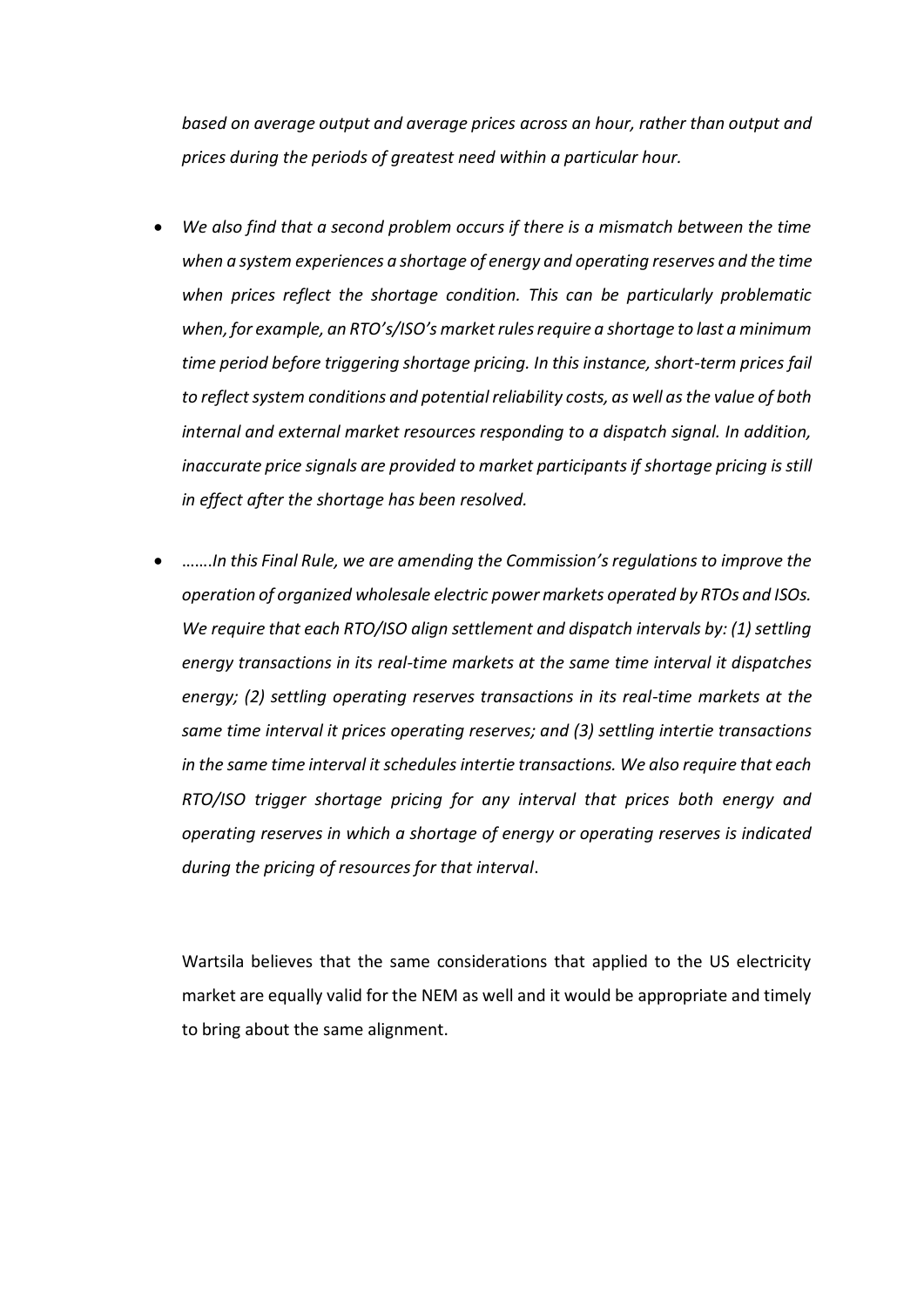# **Section 3: Technology considerations:**

As cited in Sec 1.1 above, when the 30-minute trading interval was fixed in 1998, "it *was thought that a five minute settlement interval would require significant additional computational resources, and that metering equipment was not sophisticated enough to handle any finer detail than half hourly pricing"* 

Wartsila believes that computational capabilities have evolved exponentially since 1998 and the constraint cited above is no longer relevant. As has been discussed in the Consultation paper, the use of operational data from SCADA system to allocate or profile the existing 30 minute metered energy to 5-minute periods will reduce the implementation costs. As this is outside our area of expertise, we refrain from elaborating on the merits of this system, except to state that these were not viewed as constraints by the FERC, while implementing the 5 minute rule, and it is Wartsila's sincere belief that this will not be a limiting factor.

We had mentioned in Sec 1.1 that one of the reasons for accepting the compromise of 5/30 rule was the limited number of fast-response options available then. In the last decade, however, technology options such as "Smart Power Generation" have emerged and gained wide acceptance as a fast-response solution to more closely match the demand in real-time.

The characteristics of "Smart Power Generation" **(SPG**), in brief are:

- Based on IC Gas Engine technology.
- Can be installed in unit sizes up to 20 MW. Can be scaled up to any plant size in a modular manner. Can be despatched in smaller chunks, to suit load.
- High efficiency is maintained at any part load ( no derating for part-load, as in the case of gas turbines)
- Can start from idle condition and ramp up to full load in 2-5 minutes.
- Can stop instantly.
- Can start/stop any number of times, without maintenance penalty
- Negligible water consumption.
- Does not require high-pressure gas- unlike gas turbines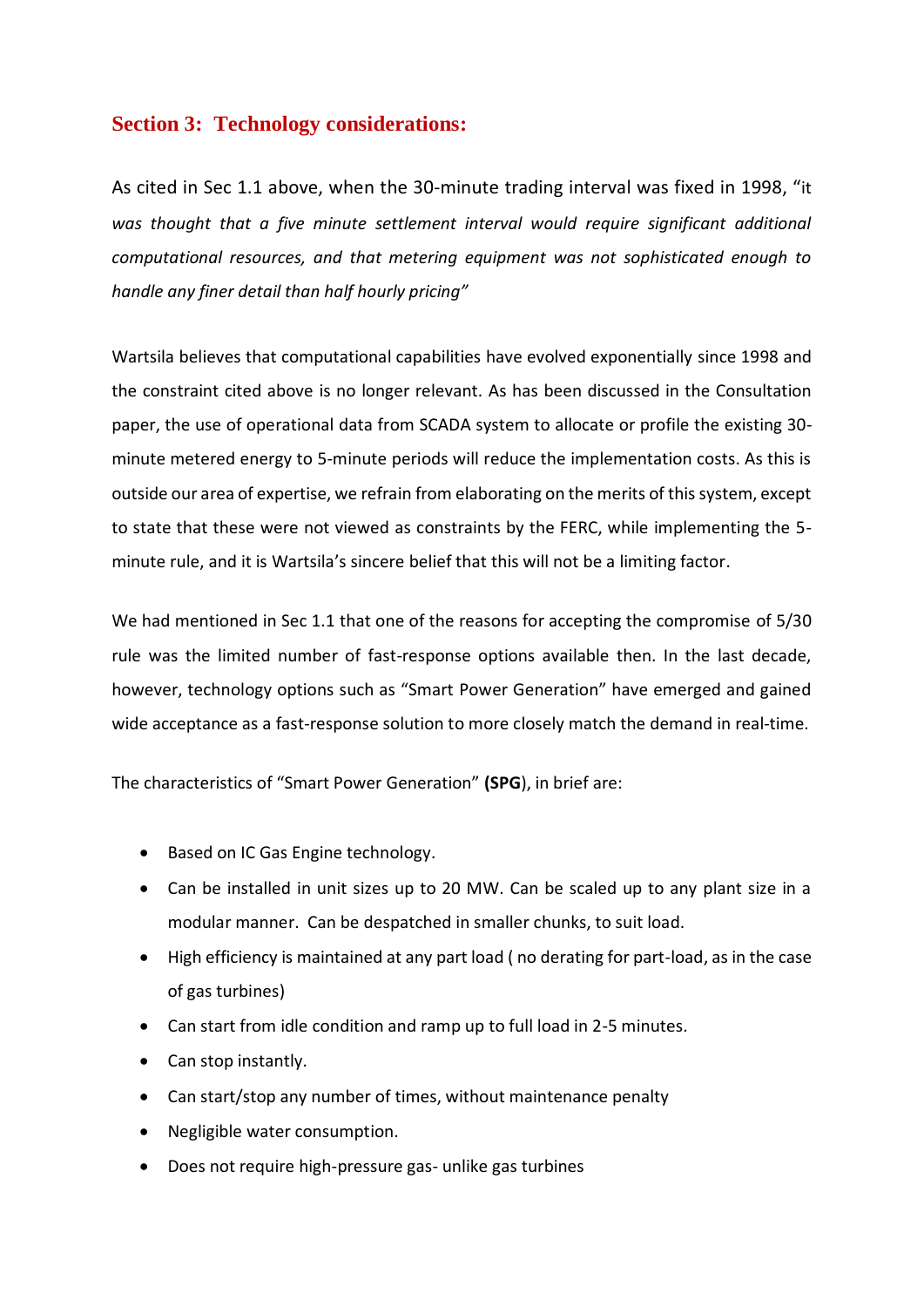In 2014, Wartsila had commissioned ROAM Consulting (now merged with Ernst & Young) to carry out an analysis of the value that SPG's fast-response capability would add to a gentailer's portfolio, by way of additional opportunities and revenues. The conclusion of the report was that the gentailer benefited both from the higher efficiency and the higher flexibility that SPG offered. The flexibility of SPG to ramp up or down within a 5-minute interval enabled the gentailer to maximise opportunities both by preventing a disadvantageous price hike as well as to capture a price hike.

The simulation was done with the 5/30 rule in mind, and the value of SPG would be even greater if the 5-minute rule comes into effect.

Wartsila has published a white paper that summarises the results of the study carried out by ROAM Consulting, and we invite you to peruse that by clicking [this link.](http://www.wartsila.com/docs/default-source/smartpowergeneration/content-center/value-of-smart-power-generation-for-utilities-in-australia.pdf) We also recommend this short video [\(link\)](https://www.youtube.com/watch?v=y6kULTaDjws&app=desktop) that captures the benefits of a fast-response generating solution in a 5minute market.

Will the rule change be disadvantageous to certain incumbent plants/technologies? Baseload plants such as coal or nuclear may not be impacted, but it could affect other peaking technologies such as Open-cycle gas turbines, for example, that cannot respond and ramp-up within 5 minutes. Without the comfort of the 30-minute weighted-averaging that is available to them in the 5/30 dispensation, they will not find it expedient to start the plant unless they foresee consecutive spikes coming up. Therefore, the rule change could meet with some resistance from vertically integrated utilities, who benefited by the 5/30 rule.

However, we believe that this will motivate them to improve their forecasting accuracy so that they can start their plant well ahead and be online to capture the spike, and this will benefit the system.

Also, the larger question to be answered is "*What is the objective of AEMC to propose the rule change?"* It is to secure long-term reliability of supplies by ensuring fair competition and creating incentives for new capacity and new players to enter the market. While the 5/30 rule